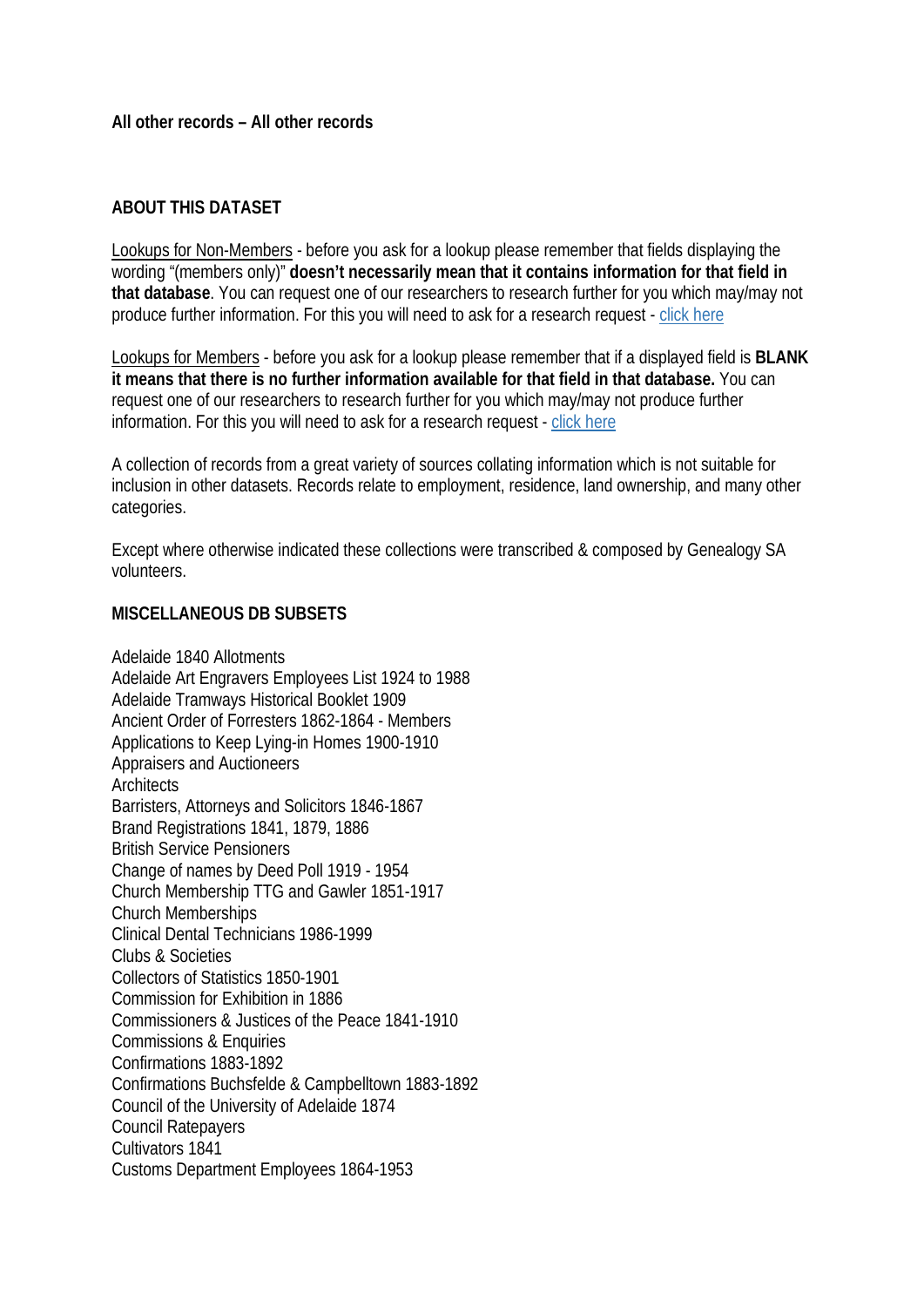Dental Auxiliaries 1973-1985 Dental Company Practitioners 1990-1999 Dental Hygienists 1986-1991 Dental Specialists 1990-1999 Dentists Register 1903-1999 Destitute Board Apprenticeships 1883 Dingabledinga Red Cross Sewing Circle 1939 to 1944 Directories & Censuses Directory of Adelaide 1839 Drownings at Goolwa 1837-1998 DSTO Apprentices Start Dates 1951-1990 Electoral Rolls & Voter adjustments 1853 - 1897 Emigrants to Paraguay English Paupers on Ship Calcutta 1853 Fire Brigade Employees First Gold Escort from Victorian Goldfields 1852 Foster Parents Frearsons Printing House employees 1934 Gaol Prisoners Government Employees Government Inquests Government Tenders & Contractors Hawkers Licences 1863-1961 Hide, Skin and Wool Dealers' Licences 1933 to 1962 Hope Forest WAB members & minutes 1956 to 1988 (with graphics). Hospital & Asylum Deaths 1854-1946 Immigrant Lists 1858-1867 Industrial School Eye Inspections 1884 Innamincka Inland Mission Nursing Sisters 1929-1951 Insolvencies 1841 to 1928 Kadina Council Mayors, Town Clerks and Councillors 1872 to 1972 Land Brokers Land Ownership & Use Landowners 1835-1841 Lands & Immigration Dept Correspondence 1852-1880 Licences & Certificates Loxton Mardi Gras Past Queens 1958-1985 Lyrup Settlement Book 1894-1994 Magill Industrial School Admissions 1884-1893 Mail Contracts 1870 Manufacturing Districts Petition 1882 Marine Licences 1894 - 1960 Marine Store Collectors' Licenses 1899 to 1960 Medical Officers - Destitute Poor and Aborigines Medical Practitioners Medical records - Chiropodists, Plumbers, Surveyors Military Service Military Volunteer Forces Inquiry Millicent Bowling Club 1932 to 1987 Millicent Croquet Club 1929-1986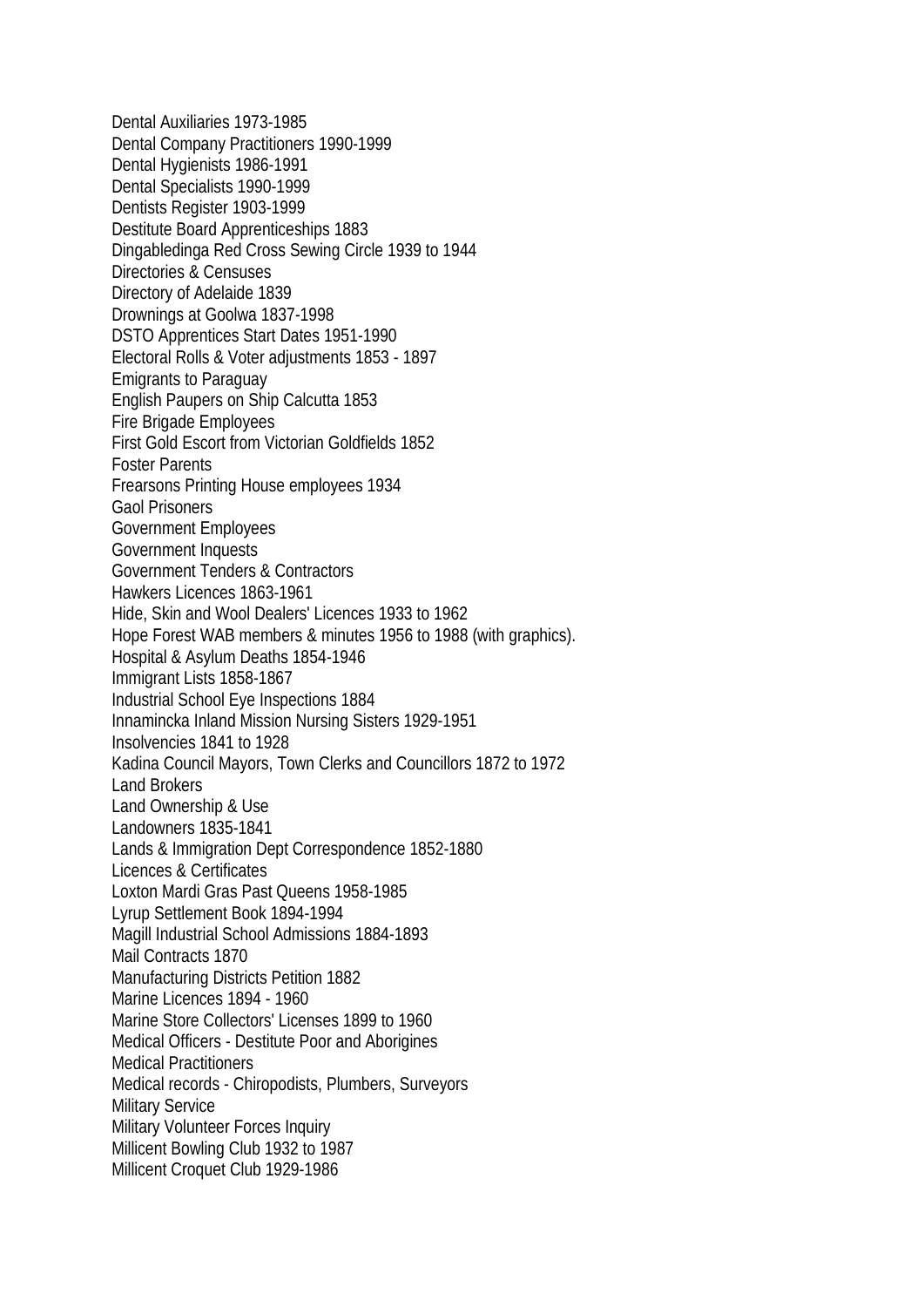Millicent Indoor Bowling Club 1966-1987 Miscellaneous Deaths Moonta Teachers 1907-1973 Mt Bryan children listed on petition for School 1881 Murder and Executions to 1965 - Replaced by MURD2005, which has more detail and a few earlier records. Murray Bridge/Mobilong Carnival 1934 Name Changes by Deed Poll National Service Intake 1 1957 Naturalisations 1867, 1886 Nurse Midwife Registrations 1949 Nurses Registered 1928, 1950 Old Contemptibles Association 1950 **Other** Other Occupations Overland Telegraph Bonuses 1877 Parkhurst Petition 1844 Patent Registrations **Petitioners** Pharmacist/Chemist Register 1893 to 1991 Photographers 1845-1910 Pine Forest Teachers Police Appointments Police Gazette Names 1862-1940 Police Joining 1857-1866 Port Pirie Smelter Employees 1888-1952 Postal/Telegraph Employees Pre-civil (1842) Births, Deaths, Marriages Protest Petition 1841 Public Vaccinators 1854-1917 Qualifying Certificate 1921 Qualifying Certificate Exam 1915-1924 Railway Employees Railway Employees 1939-1941 Railway Workers 1943 Registered Land Managers 1957-1985 Registrars of Dogs 1868 to 1885 Relief from Destitute Boards 1867 Sanitation Commission Witnesses 1876 School Qualifying Certificates School Teachers Social Welfare & Charity South Australian 1841 Census St Aidan Niche Wall Plaques Stationmasters at Jamestown Railway Station 1878-1956 Stillbirths 1843-1992, Succession Duties 1876-1893 Surveyors Registered 1916 Suspected Fenians Tantanoola Football Club 1971-1986